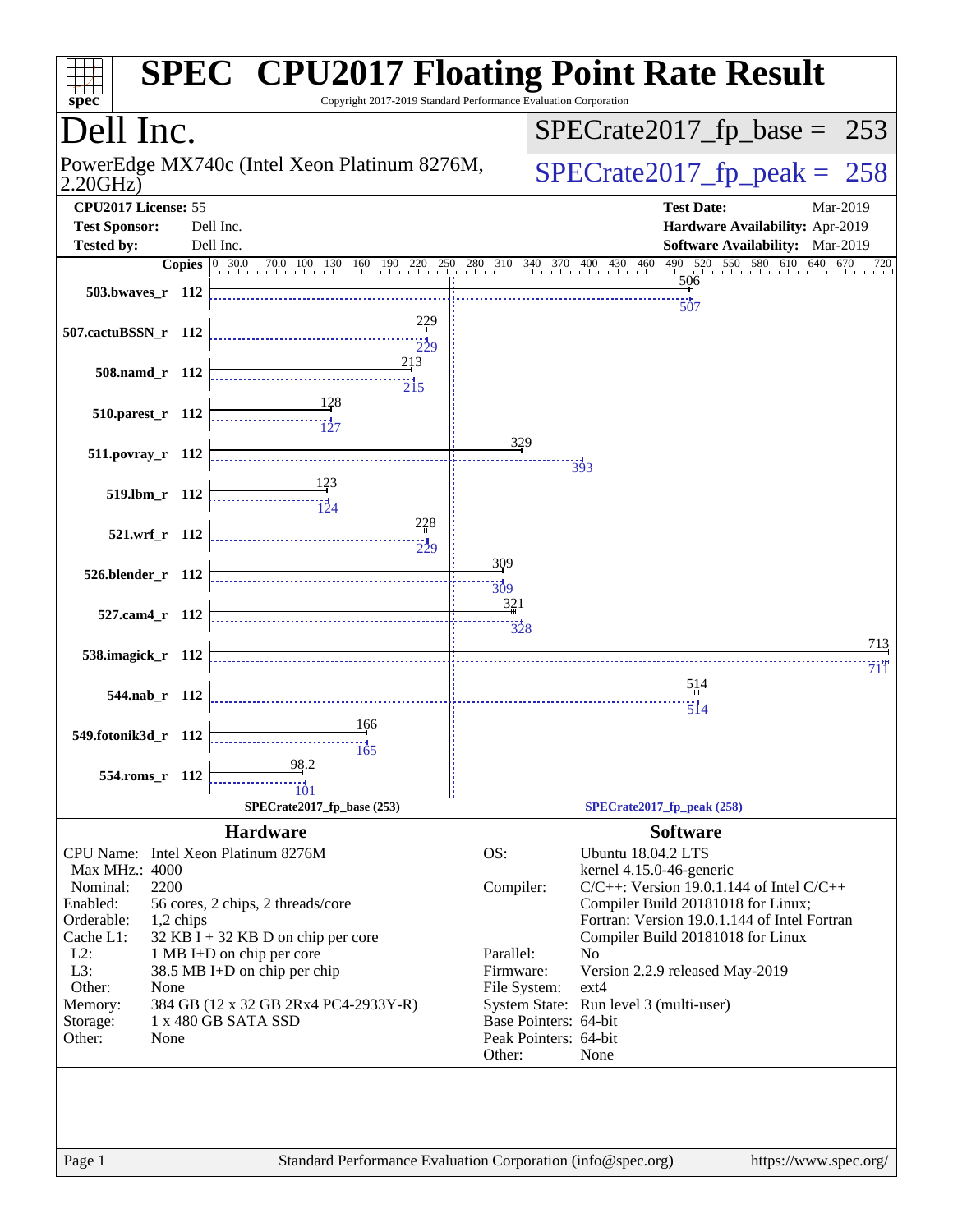

Copyright 2017-2019 Standard Performance Evaluation Corporation

## Dell Inc.

2.20GHz) PowerEdge MX740c (Intel Xeon Platinum 8276M,  $\big|$  [SPECrate2017\\_fp\\_peak =](http://www.spec.org/auto/cpu2017/Docs/result-fields.html#SPECrate2017fppeak) 258

[SPECrate2017\\_fp\\_base =](http://www.spec.org/auto/cpu2017/Docs/result-fields.html#SPECrate2017fpbase) 253

**[Tested by:](http://www.spec.org/auto/cpu2017/Docs/result-fields.html#Testedby)** Dell Inc. **[Software Availability:](http://www.spec.org/auto/cpu2017/Docs/result-fields.html#SoftwareAvailability)** Mar-2019

**[CPU2017 License:](http://www.spec.org/auto/cpu2017/Docs/result-fields.html#CPU2017License)** 55 **[Test Date:](http://www.spec.org/auto/cpu2017/Docs/result-fields.html#TestDate)** Mar-2019 **[Test Sponsor:](http://www.spec.org/auto/cpu2017/Docs/result-fields.html#TestSponsor)** Dell Inc. **[Hardware Availability:](http://www.spec.org/auto/cpu2017/Docs/result-fields.html#HardwareAvailability)** Apr-2019

#### **[Results Table](http://www.spec.org/auto/cpu2017/Docs/result-fields.html#ResultsTable)**

|                                  | <b>Base</b>   |                |       |                | <b>Peak</b> |                |       |               |                |              |                |              |                |              |
|----------------------------------|---------------|----------------|-------|----------------|-------------|----------------|-------|---------------|----------------|--------------|----------------|--------------|----------------|--------------|
| <b>Benchmark</b>                 | <b>Copies</b> | <b>Seconds</b> | Ratio | <b>Seconds</b> | Ratio       | <b>Seconds</b> | Ratio | <b>Copies</b> | <b>Seconds</b> | <b>Ratio</b> | <b>Seconds</b> | <b>Ratio</b> | <b>Seconds</b> | <b>Ratio</b> |
| 503.bwaves_r                     | 112           | 2225           | 505   | 2206           | 509         | 2220           | 506   | 112           | 2221           | 506          | 2217           | 507          | 2206           | 509          |
| 507.cactuBSSN r                  | 112           | 621            | 228   | 619            | 229         | 619            | 229   | 112           | 619            | 229          | 619            | 229          | 620            | 229          |
| $508$ .namd $r$                  | 112           | 501            | 213   | 499            | 213         | 500            | 213   | 112           | 494            | 215          | 494            | 216          | 495            | 215          |
| 510.parest_r                     | 112           | 2290           | 128   | 2294           | 128         | 2293           | 128   | 112           | 2293           | 128          | 2303           | 127          | 2299           | 127          |
| 511.povray_r                     | 112           | 795            | 329   | 796            | 329         | 797            | 328   | 112           | 666            | 393          | 667            | 392          | 665            | 393          |
| 519.lbm r                        | 112           | 956            | 123   | 957            | 123         | 958            | 123   | 112           | 949            | 124          | 949            | 124          | 949            | 124          |
| $521$ .wrf r                     | 112           | 1097           | 229   | 1108           | 226         | 1102           | 228   | 112           | 1094           | 229          | 1089           | 230          | 1098           | 229          |
| 526.blender r                    | 112           | 552            | 309   | 552            | 309         | 553            | 308   | 112           | 552            | 309          | 552            | 309          | 553            | 309          |
| 527.cam4 r                       | 112           | 609            | 322   | 611            | 321         | 617            | 318   | 112           | 594            | 330          | 597            | 328          | 596            | 328          |
| 538.imagick_r                    | 112           | 389            | 715   | 391            | 713         | 391            | 712   | 112           | 393            | 709          | 389            | 716          | 392            | 711          |
| 544.nab r                        | 112           | 366            | 515   | 369            | 511         | 367            | 514   | 112           | 366            | 514          | 366            | 515          | 367            | 514          |
| 549.fotonik3d r                  | 112           | 2637           | 166   | 2634           | 166         | 2643           | 165   | 112           | 2640           | 165          | 2628           | 166          | 2641           | 165          |
| $554$ .roms $r$                  | 112           | 1811           | 98.3  | 1812           | 98.2        | 1815           | 98.0  | 112           | 1764           | <b>101</b>   | 1773           | 100          | 1762           | 101          |
| $SPECrate2017_fp\_base =$<br>253 |               |                |       |                |             |                |       |               |                |              |                |              |                |              |

**[SPECrate2017\\_fp\\_peak =](http://www.spec.org/auto/cpu2017/Docs/result-fields.html#SPECrate2017fppeak) 258**

Results appear in the [order in which they were run.](http://www.spec.org/auto/cpu2017/Docs/result-fields.html#RunOrder) Bold underlined text [indicates a median measurement.](http://www.spec.org/auto/cpu2017/Docs/result-fields.html#Median)

#### **[Submit Notes](http://www.spec.org/auto/cpu2017/Docs/result-fields.html#SubmitNotes)**

 The numactl mechanism was used to bind copies to processors. The config file option 'submit' was used to generate numactl commands to bind each copy to a specific processor. For details, please see the config file.

### **[Operating System Notes](http://www.spec.org/auto/cpu2017/Docs/result-fields.html#OperatingSystemNotes)**

Stack size set to unlimited using "ulimit -s unlimited"

### **[General Notes](http://www.spec.org/auto/cpu2017/Docs/result-fields.html#GeneralNotes)**

Environment variables set by runcpu before the start of the run: LD LIBRARY PATH = "/home/cpu2017/lib/ia32:/home/cpu2017/lib/intel64"

 Binaries compiled on a system with 1x Intel Core i9-7900X CPU + 32GB RAM memory using Redhat Enterprise Linux 7.5 NA: The test sponsor attests, as of date of publication, that CVE-2017-5754 (Meltdown) is mitigated in the system as tested and documented. Yes: The test sponsor attests, as of date of publication, that CVE-2017-5753 (Spectre variant 1) is mitigated in the system as tested and documented. Yes: The test sponsor attests, as of date of publication, that CVE-2017-5715 (Spectre variant 2) is mitigated in the system as tested and documented. Transparent Huge Pages enabled by default Prior to runcpu invocation

**(Continued on next page)**

| Page 2 | Standard Performance Evaluation Corporation (info@spec.org) | https://www.spec.org/ |
|--------|-------------------------------------------------------------|-----------------------|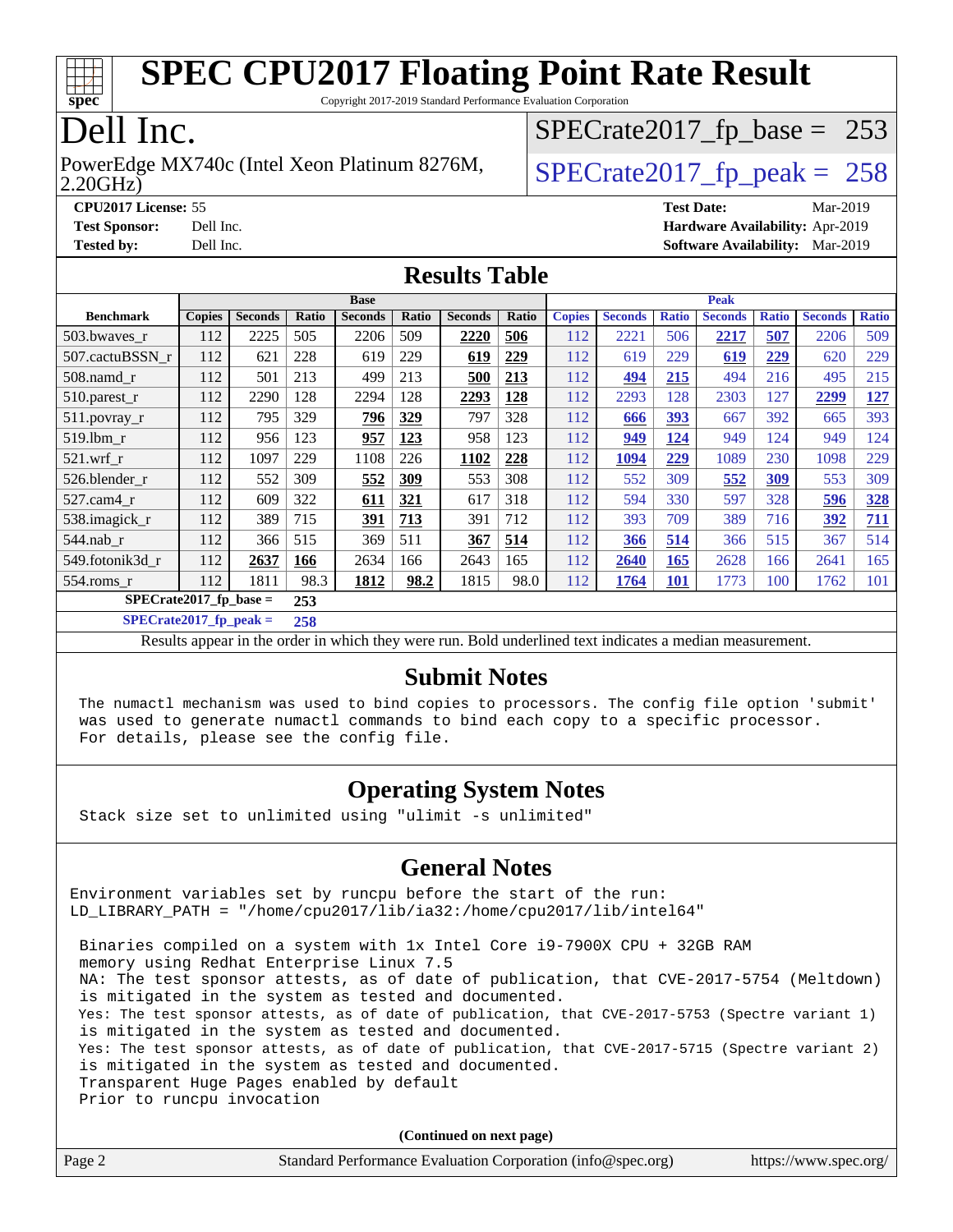

Copyright 2017-2019 Standard Performance Evaluation Corporation

## Dell Inc.

2.20GHz) PowerEdge MX740c (Intel Xeon Platinum 8276M,  $\vert$  [SPECrate2017\\_fp\\_peak =](http://www.spec.org/auto/cpu2017/Docs/result-fields.html#SPECrate2017fppeak) 258

[SPECrate2017\\_fp\\_base =](http://www.spec.org/auto/cpu2017/Docs/result-fields.html#SPECrate2017fpbase) 253

**[CPU2017 License:](http://www.spec.org/auto/cpu2017/Docs/result-fields.html#CPU2017License)** 55 **[Test Date:](http://www.spec.org/auto/cpu2017/Docs/result-fields.html#TestDate)** Mar-2019 **[Test Sponsor:](http://www.spec.org/auto/cpu2017/Docs/result-fields.html#TestSponsor)** Dell Inc. **[Hardware Availability:](http://www.spec.org/auto/cpu2017/Docs/result-fields.html#HardwareAvailability)** Apr-2019 **[Tested by:](http://www.spec.org/auto/cpu2017/Docs/result-fields.html#Testedby)** Dell Inc. **[Software Availability:](http://www.spec.org/auto/cpu2017/Docs/result-fields.html#SoftwareAvailability)** Mar-2019

#### **[General Notes \(Continued\)](http://www.spec.org/auto/cpu2017/Docs/result-fields.html#GeneralNotes)**

 Filesystem page cache synced and cleared with: sync; echo 3> /proc/sys/vm/drop\_caches runcpu command invoked through numactl i.e.: numactl --interleave=all runcpu <etc>

#### **[Platform Notes](http://www.spec.org/auto/cpu2017/Docs/result-fields.html#PlatformNotes)**

 BIOS settings: ADDDC setting disabled Sub NUMA Cluster enabled Virtualization Technology disabled DCU Streamer Prefetcher enabled System Profile set to Custom CPU Performance set to Maximum Performance C States set to Autonomous C1E disabled Uncore Frequency set to Dynamic Energy Efficiency Policy set to Performance Memory Patrol Scrub disabled Logical Processor enabled CPU Interconnect Bus Link Power Management disabled PCI ASPM L1 Link Power Management disabled Sysinfo program /home/cpu2017/bin/sysinfo Rev: r5974 of 2018-05-19 9bcde8f2999c33d61f64985e45859ea9 running on intel-sut Fri May 10 07:04:03 2019 SUT (System Under Test) info as seen by some common utilities. For more information on this section, see <https://www.spec.org/cpu2017/Docs/config.html#sysinfo> From /proc/cpuinfo model name : Intel(R) Xeon(R) Platinum 8276M CPU @ 2.20GHz 2 "physical id"s (chips) 112 "processors" cores, siblings (Caution: counting these is hw and system dependent. The following excerpts from /proc/cpuinfo might not be reliable. Use with caution.) cpu cores : 28 siblings : 56 physical 0: cores 0 1 2 3 4 5 6 8 9 10 11 12 13 14 16 17 18 19 20 21 22 24 25 26 27 28 29 30 physical 1: cores 0 1 2 3 4 5 6 8 9 10 11 12 13 14 16 17 18 19 20 21 22 24 25 26 27 28 29 30 From lscpu: Architecture: x86\_64 CPU op-mode(s): 32-bit, 64-bit **(Continued on next page)**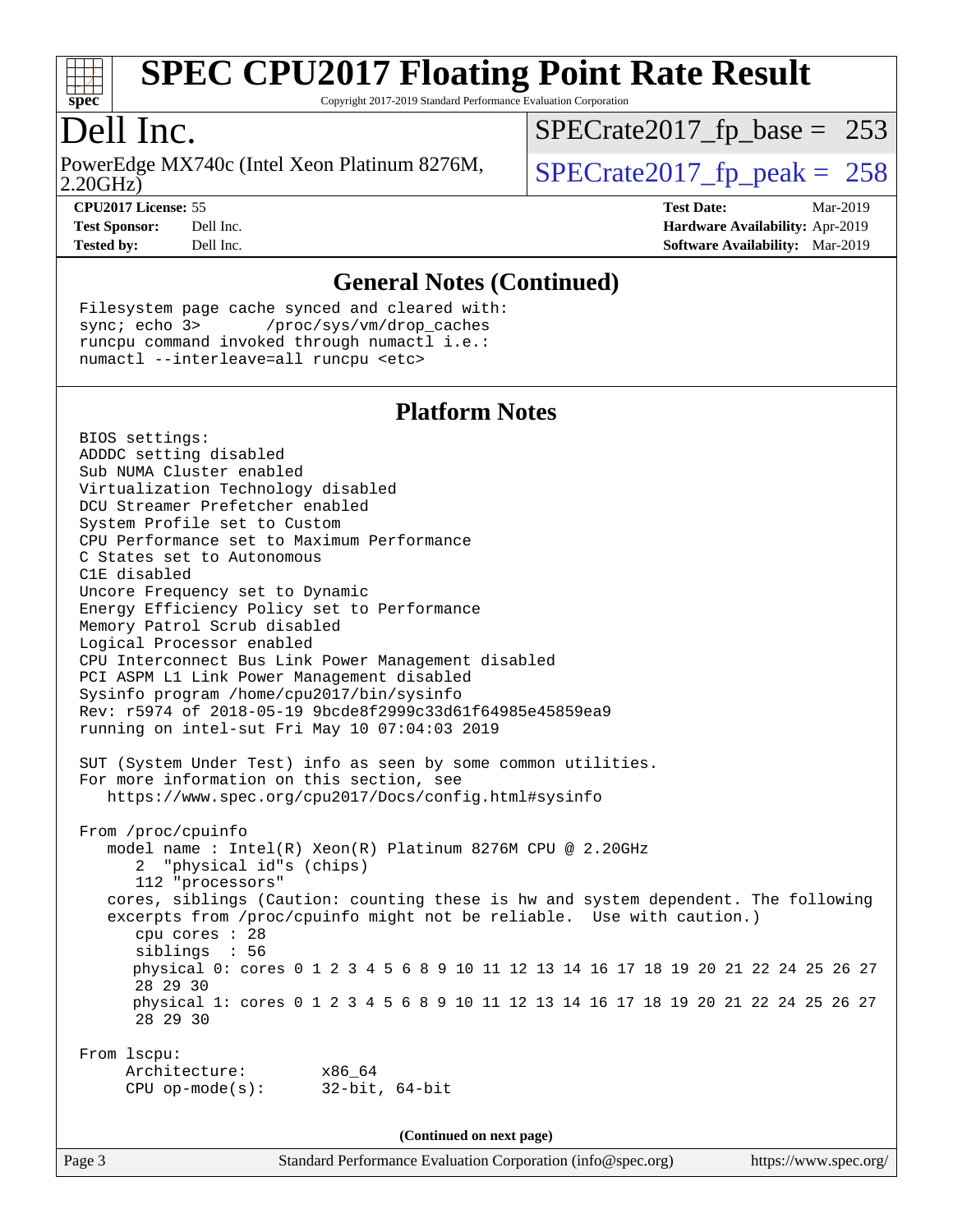

Copyright 2017-2019 Standard Performance Evaluation Corporation

## Dell Inc.

2.20GHz) PowerEdge MX740c (Intel Xeon Platinum 8276M,  $SPECrate2017_fp\_peak = 258$ 

[SPECrate2017\\_fp\\_base =](http://www.spec.org/auto/cpu2017/Docs/result-fields.html#SPECrate2017fpbase) 253

**[CPU2017 License:](http://www.spec.org/auto/cpu2017/Docs/result-fields.html#CPU2017License)** 55 **[Test Date:](http://www.spec.org/auto/cpu2017/Docs/result-fields.html#TestDate)** Mar-2019 **[Test Sponsor:](http://www.spec.org/auto/cpu2017/Docs/result-fields.html#TestSponsor)** Dell Inc. **[Hardware Availability:](http://www.spec.org/auto/cpu2017/Docs/result-fields.html#HardwareAvailability)** Apr-2019 **[Tested by:](http://www.spec.org/auto/cpu2017/Docs/result-fields.html#Testedby)** Dell Inc. **[Software Availability:](http://www.spec.org/auto/cpu2017/Docs/result-fields.html#SoftwareAvailability)** Mar-2019

#### **[Platform Notes \(Continued\)](http://www.spec.org/auto/cpu2017/Docs/result-fields.html#PlatformNotes)**

|                                                                                      | Byte Order:                                                                         | Little Endian                                                                                                   |  |  |  |  |  |
|--------------------------------------------------------------------------------------|-------------------------------------------------------------------------------------|-----------------------------------------------------------------------------------------------------------------|--|--|--|--|--|
|                                                                                      | CPU(s):                                                                             | 112                                                                                                             |  |  |  |  |  |
|                                                                                      | On-line CPU(s) list: $0-111$                                                        |                                                                                                                 |  |  |  |  |  |
|                                                                                      | Thread(s) per core:                                                                 | $\overline{2}$                                                                                                  |  |  |  |  |  |
|                                                                                      | Core(s) per socket:                                                                 | 28                                                                                                              |  |  |  |  |  |
|                                                                                      | Socket(s):                                                                          | $\overline{2}$                                                                                                  |  |  |  |  |  |
|                                                                                      | NUMA $node(s):$                                                                     | 4                                                                                                               |  |  |  |  |  |
|                                                                                      | Vendor ID:                                                                          | GenuineIntel                                                                                                    |  |  |  |  |  |
|                                                                                      | CPU family:                                                                         | 6                                                                                                               |  |  |  |  |  |
|                                                                                      | Model:                                                                              | 85                                                                                                              |  |  |  |  |  |
|                                                                                      | Model name:                                                                         | $Intel(R) Xeon(R) Platinum 8276M CPU @ 2.20GHz$                                                                 |  |  |  |  |  |
|                                                                                      | Stepping:                                                                           | 6                                                                                                               |  |  |  |  |  |
|                                                                                      | CPU MHz:                                                                            | 3277.698                                                                                                        |  |  |  |  |  |
|                                                                                      | BogoMIPS:                                                                           | 4400.00                                                                                                         |  |  |  |  |  |
|                                                                                      | Virtualization:                                                                     | $VT - x$                                                                                                        |  |  |  |  |  |
|                                                                                      | Lld cache:                                                                          | 32K                                                                                                             |  |  |  |  |  |
|                                                                                      | Lli cache:                                                                          | 32K                                                                                                             |  |  |  |  |  |
|                                                                                      | L2 cache:                                                                           | 1024K                                                                                                           |  |  |  |  |  |
|                                                                                      | L3 cache:                                                                           | 39424K                                                                                                          |  |  |  |  |  |
|                                                                                      | NUMA node0 CPU(s):                                                                  |                                                                                                                 |  |  |  |  |  |
|                                                                                      |                                                                                     | 0, 4, 8, 12, 16, 20, 24, 28, 32, 36, 40, 44, 48, 52, 56, 60, 64, 68, 72, 76, 80, 84, 88, 92, 96, 100, 104, 108  |  |  |  |  |  |
|                                                                                      | NUMA node1 CPU(s):                                                                  |                                                                                                                 |  |  |  |  |  |
|                                                                                      |                                                                                     | 1, 5, 9, 13, 17, 21, 25, 29, 33, 37, 41, 45, 49, 53, 57, 61, 65, 69, 73, 77, 81, 85, 89, 93, 97, 101, 105, 109  |  |  |  |  |  |
|                                                                                      | NUMA $node2$ $CPU(s)$ :                                                             |                                                                                                                 |  |  |  |  |  |
|                                                                                      |                                                                                     | 2, 6, 10, 14, 18, 22, 26, 30, 34, 38, 42, 46, 50, 54, 58, 62, 66, 70, 74, 78, 82, 86, 90, 94, 98, 102, 106, 110 |  |  |  |  |  |
|                                                                                      | NUMA node3 CPU(s):                                                                  |                                                                                                                 |  |  |  |  |  |
|                                                                                      |                                                                                     | 3, 7, 11, 15, 19, 23, 27, 31, 35, 39, 43, 47, 51, 55, 59, 63, 67, 71, 75, 79, 83, 87, 91, 95, 99, 103, 107, 111 |  |  |  |  |  |
|                                                                                      | Flaqs:                                                                              | fpu vme de pse tsc msr pae mce cx8 apic sep mtrr pge mca cmov                                                   |  |  |  |  |  |
|                                                                                      | pat pse36 clflush dts acpi mmx fxsr sse sse2 ss ht tm pbe syscall nx pdpelgb rdtscp |                                                                                                                 |  |  |  |  |  |
|                                                                                      |                                                                                     | lm constant_tsc art arch_perfmon pebs bts rep_good nopl xtopology nonstop_tsc cpuid                             |  |  |  |  |  |
|                                                                                      |                                                                                     | aperfmperf pni pclmulqdq dtes64 monitor ds_cpl vmx smx est tm2 ssse3 sdbg fma cx16                              |  |  |  |  |  |
|                                                                                      | xtpr pdcm pcid dca sse4_1 sse4_2 x2apic movbe popcnt aes xsave avx f16c rdrand      |                                                                                                                 |  |  |  |  |  |
| lahf_lm abm 3dnowprefetch cpuid_fault epb cat_13 cdp_13 invpcid_single intel_ppin    |                                                                                     |                                                                                                                 |  |  |  |  |  |
|                                                                                      | ssbd mba ibrs ibpb stibp ibrs_enhanced tpr_shadow vnmi flexpriority ept vpid        |                                                                                                                 |  |  |  |  |  |
|                                                                                      |                                                                                     | fsgsbase tsc_adjust bmil hle avx2 smep bmi2 erms invpcid rtm cqm mpx rdt_a avx512f                              |  |  |  |  |  |
|                                                                                      |                                                                                     | avx512dq rdseed adx smap clflushopt clwb intel_pt avx512cd avx512bw avx512vl                                    |  |  |  |  |  |
|                                                                                      |                                                                                     | xsaveopt xsavec xgetbvl xsaves cqm_llc cqm_occup_llc cqm_mbm_total cqm_mbm_local                                |  |  |  |  |  |
|                                                                                      |                                                                                     | dtherm ida arat pln pts pku ospke avx512_vnni flush_lld arch_capabilities                                       |  |  |  |  |  |
|                                                                                      |                                                                                     |                                                                                                                 |  |  |  |  |  |
| /proc/cpuinfo cache data                                                             |                                                                                     |                                                                                                                 |  |  |  |  |  |
| cache size : 39424 KB                                                                |                                                                                     |                                                                                                                 |  |  |  |  |  |
|                                                                                      |                                                                                     |                                                                                                                 |  |  |  |  |  |
| From numactl --hardware WARNING: a numactl 'node' might or might not correspond to a |                                                                                     |                                                                                                                 |  |  |  |  |  |
| physical chip.                                                                       |                                                                                     |                                                                                                                 |  |  |  |  |  |
| available: 4 nodes (0-3)                                                             |                                                                                     |                                                                                                                 |  |  |  |  |  |
| node 0 cpus: 0 4 8 12 16 20 24 28 32 36 40 44 48 52 56 60 64 68 72 76 80 84 88 92 96 |                                                                                     |                                                                                                                 |  |  |  |  |  |
|                                                                                      | 100 104 108                                                                         |                                                                                                                 |  |  |  |  |  |
|                                                                                      |                                                                                     |                                                                                                                 |  |  |  |  |  |
|                                                                                      | (Continued on next page)                                                            |                                                                                                                 |  |  |  |  |  |
|                                                                                      |                                                                                     |                                                                                                                 |  |  |  |  |  |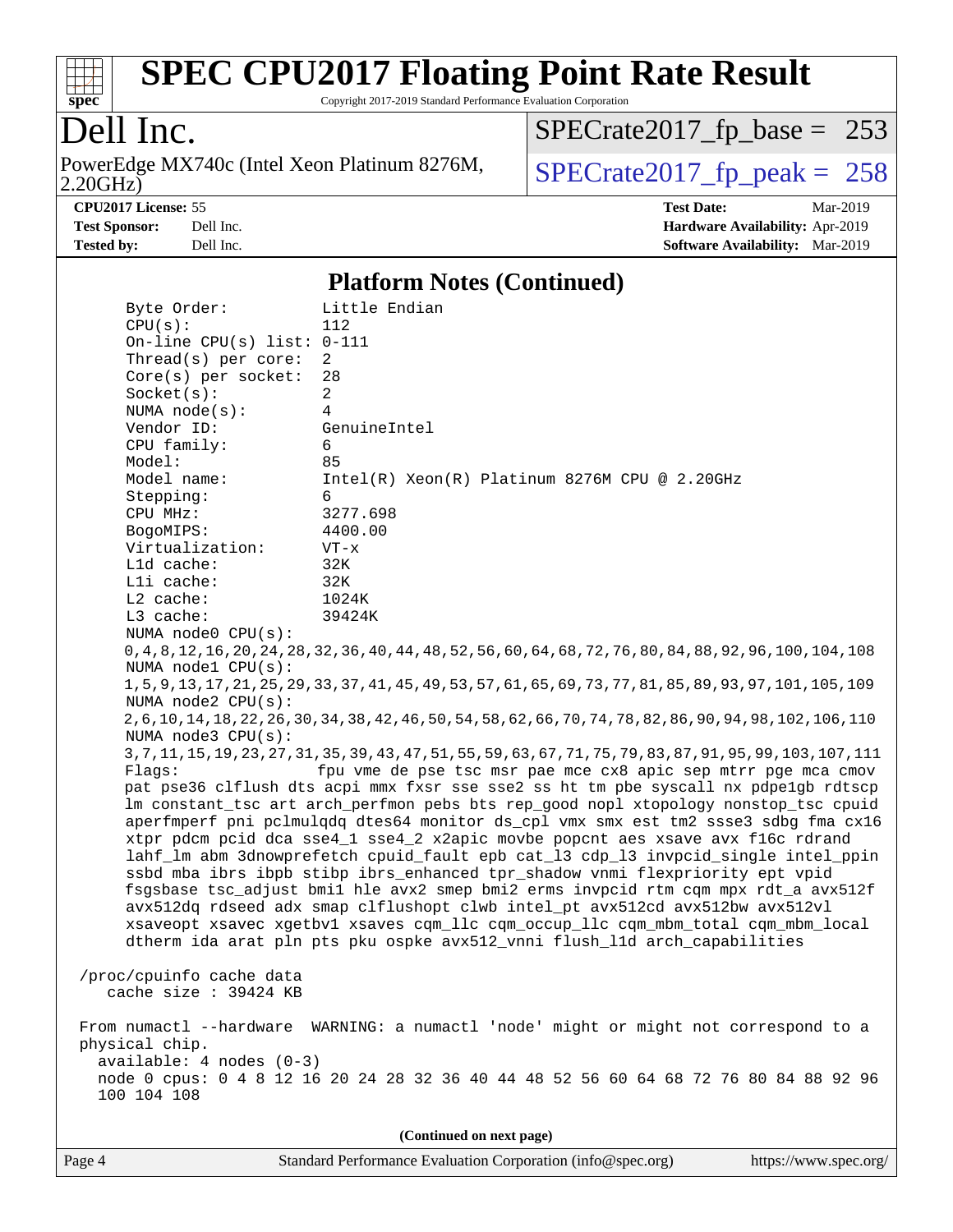

Copyright 2017-2019 Standard Performance Evaluation Corporation

### Dell Inc.

2.20GHz) PowerEdge MX740c (Intel Xeon Platinum 8276M,  $\big|$  [SPECrate2017\\_fp\\_peak =](http://www.spec.org/auto/cpu2017/Docs/result-fields.html#SPECrate2017fppeak) 258

[SPECrate2017\\_fp\\_base =](http://www.spec.org/auto/cpu2017/Docs/result-fields.html#SPECrate2017fpbase) 253

**[Tested by:](http://www.spec.org/auto/cpu2017/Docs/result-fields.html#Testedby)** Dell Inc. **[Software Availability:](http://www.spec.org/auto/cpu2017/Docs/result-fields.html#SoftwareAvailability)** Mar-2019

**[CPU2017 License:](http://www.spec.org/auto/cpu2017/Docs/result-fields.html#CPU2017License)** 55 **[Test Date:](http://www.spec.org/auto/cpu2017/Docs/result-fields.html#TestDate)** Mar-2019 **[Test Sponsor:](http://www.spec.org/auto/cpu2017/Docs/result-fields.html#TestSponsor)** Dell Inc. **[Hardware Availability:](http://www.spec.org/auto/cpu2017/Docs/result-fields.html#HardwareAvailability)** Apr-2019

#### **[Platform Notes \(Continued\)](http://www.spec.org/auto/cpu2017/Docs/result-fields.html#PlatformNotes)**

 node 0 size: 95145 MB node 0 free: 94427 MB node 1 cpus: 1 5 9 13 17 21 25 29 33 37 41 45 49 53 57 61 65 69 73 77 81 85 89 93 97 101 105 109 node 1 size: 96741 MB node 1 free: 96184 MB node 2 cpus: 2 6 10 14 18 22 26 30 34 38 42 46 50 54 58 62 66 70 74 78 82 86 90 94 98 102 106 110 node 2 size: 96762 MB node 2 free: 96166 MB node 3 cpus: 3 7 11 15 19 23 27 31 35 39 43 47 51 55 59 63 67 71 75 79 83 87 91 95 99 103 107 111 node 3 size: 96761 MB node 3 free: 96177 MB node distances: node 0 1 2 3 0: 10 21 11 21 1: 21 10 21 11 2: 11 21 10 21 3: 21 11 21 10 From /proc/meminfo MemTotal: 394661064 kB HugePages Total: 0 Hugepagesize: 2048 kB /usr/bin/lsb\_release -d Ubuntu 18.04.2 LTS From /etc/\*release\* /etc/\*version\* debian\_version: buster/sid os-release: NAME="Ubuntu" VERSION="18.04.2 LTS (Bionic Beaver)" ID=ubuntu ID\_LIKE=debian PRETTY\_NAME="Ubuntu 18.04.2 LTS" VERSION\_ID="18.04" HOME\_URL="<https://www.ubuntu.com/"> SUPPORT\_URL="<https://help.ubuntu.com/"> uname -a: Linux intel-sut 4.15.0-46-generic #49-Ubuntu SMP Wed Feb 6 09:33:07 UTC 2019 x86\_64 x86\_64 x86\_64 GNU/Linux Kernel self-reported vulnerability status: **(Continued on next page)**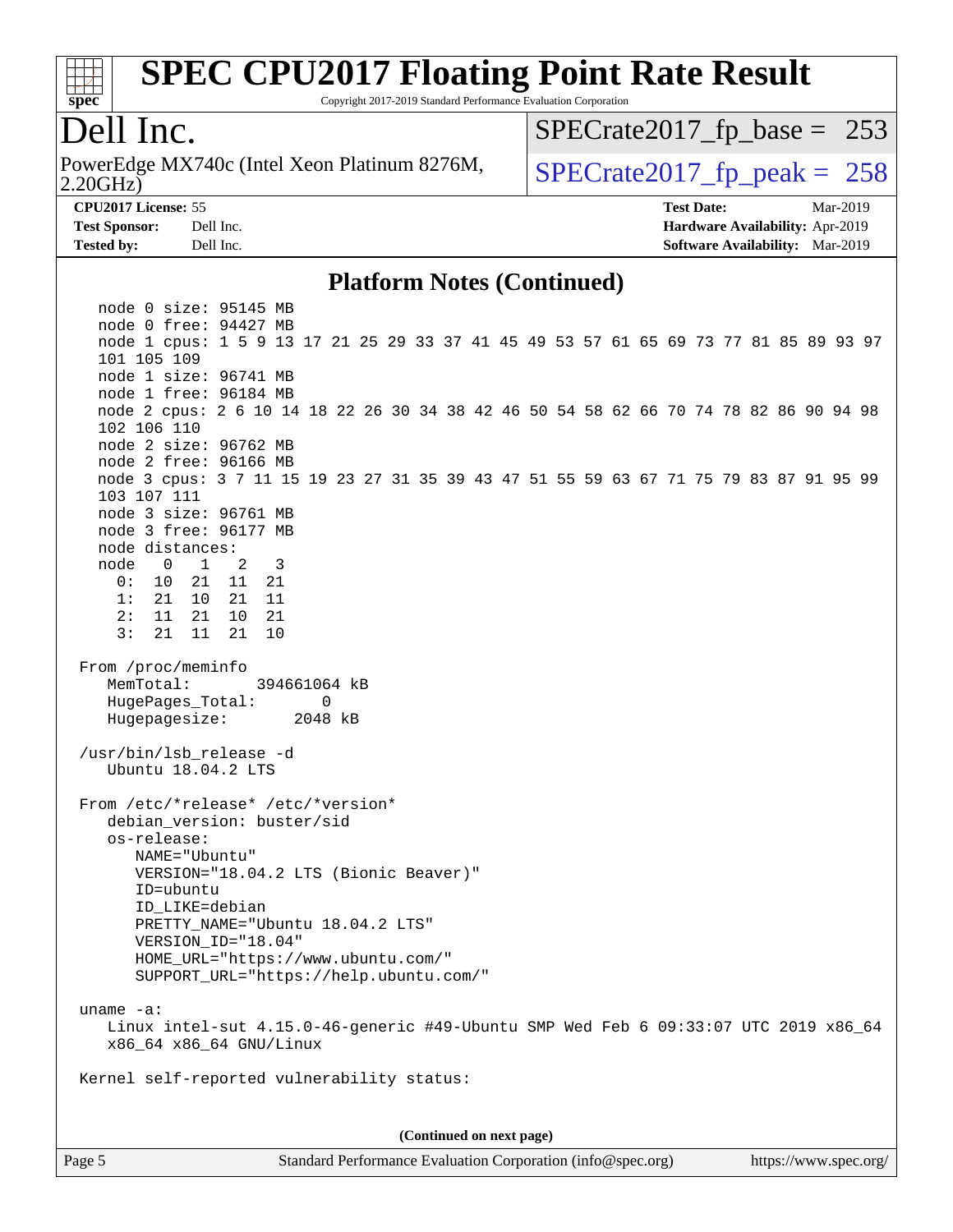

Copyright 2017-2019 Standard Performance Evaluation Corporation

### Dell Inc.

2.20GHz) PowerEdge MX740c (Intel Xeon Platinum 8276M,  $\big|$  [SPECrate2017\\_fp\\_peak =](http://www.spec.org/auto/cpu2017/Docs/result-fields.html#SPECrate2017fppeak) 258

[SPECrate2017\\_fp\\_base =](http://www.spec.org/auto/cpu2017/Docs/result-fields.html#SPECrate2017fpbase) 253

**[CPU2017 License:](http://www.spec.org/auto/cpu2017/Docs/result-fields.html#CPU2017License)** 55 **[Test Date:](http://www.spec.org/auto/cpu2017/Docs/result-fields.html#TestDate)** Mar-2019 **[Test Sponsor:](http://www.spec.org/auto/cpu2017/Docs/result-fields.html#TestSponsor)** Dell Inc. **[Hardware Availability:](http://www.spec.org/auto/cpu2017/Docs/result-fields.html#HardwareAvailability)** Apr-2019 **[Tested by:](http://www.spec.org/auto/cpu2017/Docs/result-fields.html#Testedby)** Dell Inc. **[Software Availability:](http://www.spec.org/auto/cpu2017/Docs/result-fields.html#SoftwareAvailability)** Mar-2019

#### **[Platform Notes \(Continued\)](http://www.spec.org/auto/cpu2017/Docs/result-fields.html#PlatformNotes)**

 CVE-2017-5754 (Meltdown): Not affected CVE-2017-5753 (Spectre variant 1): Mitigation: \_\_user pointer sanitization CVE-2017-5715 (Spectre variant 2): Mitigation: Enhanced IBRS, IBPB

run-level 3 May 9 21:25

 SPEC is set to: /home/cpu2017 Filesystem Type Size Used Avail Use% Mounted on /dev/sda2 ext4 439G 20G 398G 5% /

 Additional information from dmidecode follows. WARNING: Use caution when you interpret this section. The 'dmidecode' program reads system data which is "intended to allow hardware to be accurately determined", but the intent may not be met, as there are frequent changes to hardware, firmware, and the "DMTF SMBIOS" standard. BIOS Dell Inc. 2.2.9 05/08/2019 Memory: 11x 00AD00B300AD HMA84GR7CJR4N-WM 32 GB 2 rank 2933 1x 00AD063200AD HMA84GR7CJR4N-WM 32 GB 2 rank 2933

12x Not Specified Not Specified

(End of data from sysinfo program)

#### **[Compiler Version Notes](http://www.spec.org/auto/cpu2017/Docs/result-fields.html#CompilerVersionNotes)**

| Page 6                 | Standard Performance Evaluation Corporation (info@spec.org)<br>https://www.spec.org/                                                                                                 |
|------------------------|--------------------------------------------------------------------------------------------------------------------------------------------------------------------------------------|
|                        | (Continued on next page)                                                                                                                                                             |
|                        | Intel(R) $C++$ Intel(R) 64 Compiler for applications running on Intel(R) 64,<br>Version 19.0.1.144 Build 20181018<br>Copyright (C) 1985-2018 Intel Corporation. All rights reserved. |
|                        | CXXC 508. namd $r(base)$ 510. parest $r(base, peak)$                                                                                                                                 |
|                        | Intel(R) C Intel(R) 64 Compiler for applications running on Intel(R) 64,<br>Version 19.0.1.144 Build 20181018<br>Copyright (C) 1985-2018 Intel Corporation. All rights reserved.     |
| 519.1bm r(peak)<br>CC. |                                                                                                                                                                                      |
|                        | Intel(R) C Intel(R) 64 Compiler for applications running on Intel(R) 64,<br>Version 19.0.1.144 Build 20181018<br>Copyright (C) 1985-2018 Intel Corporation. All rights reserved.     |
|                        | CC 519.1bm_r(base) 538.imagick_r(base, peak) 544.nab_r(base, peak)                                                                                                                   |
|                        |                                                                                                                                                                                      |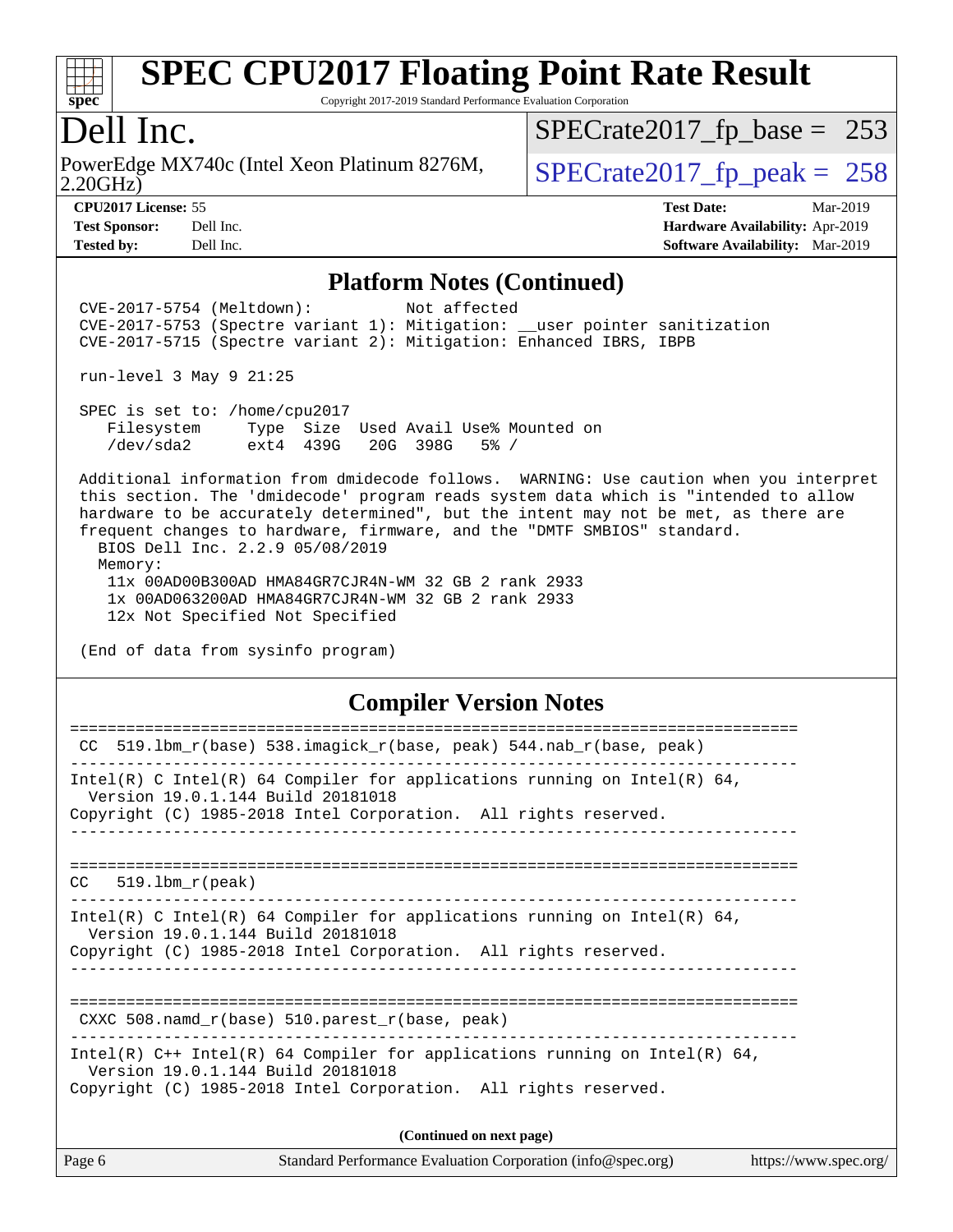| <b>SPEC CPU2017 Floating Point Rate Result</b>                  |
|-----------------------------------------------------------------|
| Copyright 2017-2019 Standard Performance Evaluation Corporation |

## Dell Inc.

**[spec](http://www.spec.org/)**

PowerEdge MX740c (Intel Xeon Platinum 8276M, 2.20GHz)

 $SPECTate 2017_fp\_peak = 258$ [SPECrate2017\\_fp\\_base =](http://www.spec.org/auto/cpu2017/Docs/result-fields.html#SPECrate2017fpbase) 253

**[CPU2017 License:](http://www.spec.org/auto/cpu2017/Docs/result-fields.html#CPU2017License)** 55 **[Test Date:](http://www.spec.org/auto/cpu2017/Docs/result-fields.html#TestDate)** Mar-2019 **[Test Sponsor:](http://www.spec.org/auto/cpu2017/Docs/result-fields.html#TestSponsor)** Dell Inc. **[Hardware Availability:](http://www.spec.org/auto/cpu2017/Docs/result-fields.html#HardwareAvailability)** Apr-2019 **[Tested by:](http://www.spec.org/auto/cpu2017/Docs/result-fields.html#Testedby)** Dell Inc. **[Software Availability:](http://www.spec.org/auto/cpu2017/Docs/result-fields.html#SoftwareAvailability)** Mar-2019

### **[Compiler Version Notes \(Continued\)](http://www.spec.org/auto/cpu2017/Docs/result-fields.html#CompilerVersionNotes)**

| $CXXC 508.namd_r (peak)$                                                                                                                                                         |                       |
|----------------------------------------------------------------------------------------------------------------------------------------------------------------------------------|-----------------------|
|                                                                                                                                                                                  |                       |
| Intel(R) $C++$ Intel(R) 64 Compiler for applications running on Intel(R) 64,<br>Version 19.0.1.144 Build 20181018                                                                |                       |
| Copyright (C) 1985-2018 Intel Corporation. All rights reserved.                                                                                                                  |                       |
|                                                                                                                                                                                  |                       |
| $CC$ 511.povray $r(base)$ 526.blender $r(base, peak)$                                                                                                                            |                       |
| Intel(R) $C++$ Intel(R) 64 Compiler for applications running on Intel(R) 64,<br>Version 19.0.1.144 Build 20181018                                                                |                       |
| Copyright (C) 1985-2018 Intel Corporation. All rights reserved.<br>Intel(R) C Intel(R) 64 Compiler for applications running on Intel(R) 64,<br>Version 19.0.1.144 Build 20181018 |                       |
| Copyright (C) 1985-2018 Intel Corporation. All rights reserved.                                                                                                                  |                       |
|                                                                                                                                                                                  |                       |
| $CC = 511.povray_r (peak)$<br>.                                                                                                                                                  |                       |
| Intel(R) $C++$ Intel(R) 64 Compiler for applications running on Intel(R) 64,<br>Version 19.0.1.144 Build 20181018                                                                |                       |
| Copyright (C) 1985-2018 Intel Corporation. All rights reserved.<br>Intel(R) C Intel(R) 64 Compiler for applications running on Intel(R) 64,<br>Version 19.0.1.144 Build 20181018 |                       |
| Copyright (C) 1985-2018 Intel Corporation. All rights reserved.                                                                                                                  |                       |
| FC 507.cactuBSSN_r(base, peak)                                                                                                                                                   |                       |
|                                                                                                                                                                                  |                       |
| Intel(R) $C++$ Intel(R) 64 Compiler for applications running on Intel(R) 64,<br>Version 19.0.1.144 Build 20181018                                                                |                       |
| Copyright (C) 1985-2018 Intel Corporation. All rights reserved.<br>Intel(R) C Intel(R) 64 Compiler for applications running on Intel(R) 64,<br>Version 19.0.1.144 Build 20181018 |                       |
| Copyright (C) 1985-2018 Intel Corporation. All rights reserved.                                                                                                                  |                       |
| $Intel(R)$ Fortran Intel(R) 64 Compiler for applications running on Intel(R)<br>64, Version 19.0.1.144 Build 20181018                                                            |                       |
| Copyright (C) 1985-2018 Intel Corporation. All rights reserved.                                                                                                                  |                       |
|                                                                                                                                                                                  |                       |
| (Continued on next page)                                                                                                                                                         |                       |
| Standard Performance Evaluation Corporation (info@spec.org)<br>Page 7                                                                                                            | https://www.spec.org/ |
|                                                                                                                                                                                  |                       |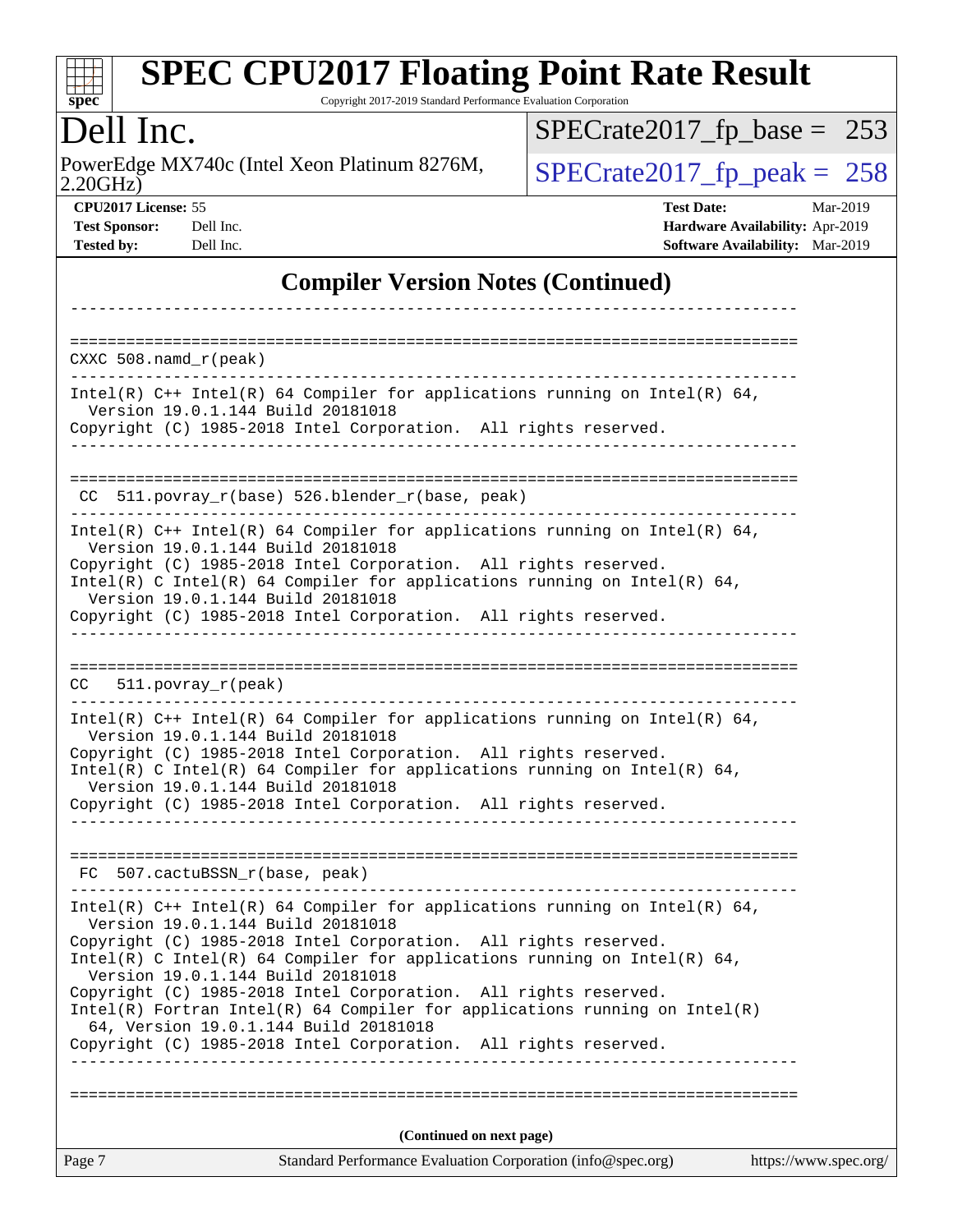

Copyright 2017-2019 Standard Performance Evaluation Corporation

## Dell Inc.

2.20GHz) PowerEdge MX740c (Intel Xeon Platinum 8276M,  $\big|$  [SPECrate2017\\_fp\\_peak =](http://www.spec.org/auto/cpu2017/Docs/result-fields.html#SPECrate2017fppeak) 258

[SPECrate2017\\_fp\\_base =](http://www.spec.org/auto/cpu2017/Docs/result-fields.html#SPECrate2017fpbase) 253

**[CPU2017 License:](http://www.spec.org/auto/cpu2017/Docs/result-fields.html#CPU2017License)** 55 **[Test Date:](http://www.spec.org/auto/cpu2017/Docs/result-fields.html#TestDate)** Mar-2019 **[Test Sponsor:](http://www.spec.org/auto/cpu2017/Docs/result-fields.html#TestSponsor)** Dell Inc. **[Hardware Availability:](http://www.spec.org/auto/cpu2017/Docs/result-fields.html#HardwareAvailability)** Apr-2019 **[Tested by:](http://www.spec.org/auto/cpu2017/Docs/result-fields.html#Testedby)** Dell Inc. **[Software Availability:](http://www.spec.org/auto/cpu2017/Docs/result-fields.html#SoftwareAvailability)** Mar-2019

#### **[Compiler Version Notes \(Continued\)](http://www.spec.org/auto/cpu2017/Docs/result-fields.html#CompilerVersionNotes)**

| FC 503.bwaves_r(base, peak) 549.fotonik3d_r(base, peak) 554.roms_r(base)                                                                                                                                                                                                                                                                                                     |
|------------------------------------------------------------------------------------------------------------------------------------------------------------------------------------------------------------------------------------------------------------------------------------------------------------------------------------------------------------------------------|
| $Intel(R)$ Fortran Intel(R) 64 Compiler for applications running on Intel(R)<br>64, Version 19.0.1.144 Build 20181018<br>Copyright (C) 1985-2018 Intel Corporation. All rights reserved.                                                                                                                                                                                     |
|                                                                                                                                                                                                                                                                                                                                                                              |
| $FC 554.rows_r (peak)$                                                                                                                                                                                                                                                                                                                                                       |
| $Intel(R)$ Fortran Intel(R) 64 Compiler for applications running on Intel(R)<br>64, Version 19.0.1.144 Build 20181018<br>Copyright (C) 1985-2018 Intel Corporation. All rights reserved.                                                                                                                                                                                     |
|                                                                                                                                                                                                                                                                                                                                                                              |
| CC $521.$ wrf r(base) 527.cam4 r(base)                                                                                                                                                                                                                                                                                                                                       |
| Intel(R) Fortran Intel(R) 64 Compiler for applications running on Intel(R)<br>64, Version 19.0.1.144 Build 20181018<br>Copyright (C) 1985-2018 Intel Corporation. All rights reserved.<br>Intel(R) C Intel(R) 64 Compiler for applications running on Intel(R) 64,<br>Version 19.0.1.144 Build 20181018<br>Copyright (C) 1985-2018 Intel Corporation. All rights reserved.   |
| $CC = 521.wrf_r(peak) 527.cam4_r(peak)$                                                                                                                                                                                                                                                                                                                                      |
| $Intel(R)$ Fortran Intel(R) 64 Compiler for applications running on Intel(R)<br>64, Version 19.0.1.144 Build 20181018<br>Copyright (C) 1985-2018 Intel Corporation. All rights reserved.<br>Intel(R) C Intel(R) 64 Compiler for applications running on Intel(R) 64,<br>Version 19.0.1.144 Build 20181018<br>Copyright (C) 1985-2018 Intel Corporation. All rights reserved. |

### **[Base Compiler Invocation](http://www.spec.org/auto/cpu2017/Docs/result-fields.html#BaseCompilerInvocation)**

[C benchmarks](http://www.spec.org/auto/cpu2017/Docs/result-fields.html#Cbenchmarks): [icc -m64 -std=c11](http://www.spec.org/cpu2017/results/res2019q3/cpu2017-20190624-15427.flags.html#user_CCbase_intel_icc_64bit_c11_33ee0cdaae7deeeab2a9725423ba97205ce30f63b9926c2519791662299b76a0318f32ddfffdc46587804de3178b4f9328c46fa7c2b0cd779d7a61945c91cd35)

[C++ benchmarks:](http://www.spec.org/auto/cpu2017/Docs/result-fields.html#CXXbenchmarks) [icpc -m64](http://www.spec.org/cpu2017/results/res2019q3/cpu2017-20190624-15427.flags.html#user_CXXbase_intel_icpc_64bit_4ecb2543ae3f1412ef961e0650ca070fec7b7afdcd6ed48761b84423119d1bf6bdf5cad15b44d48e7256388bc77273b966e5eb805aefd121eb22e9299b2ec9d9)

**(Continued on next page)**

Page 8 Standard Performance Evaluation Corporation [\(info@spec.org\)](mailto:info@spec.org) <https://www.spec.org/>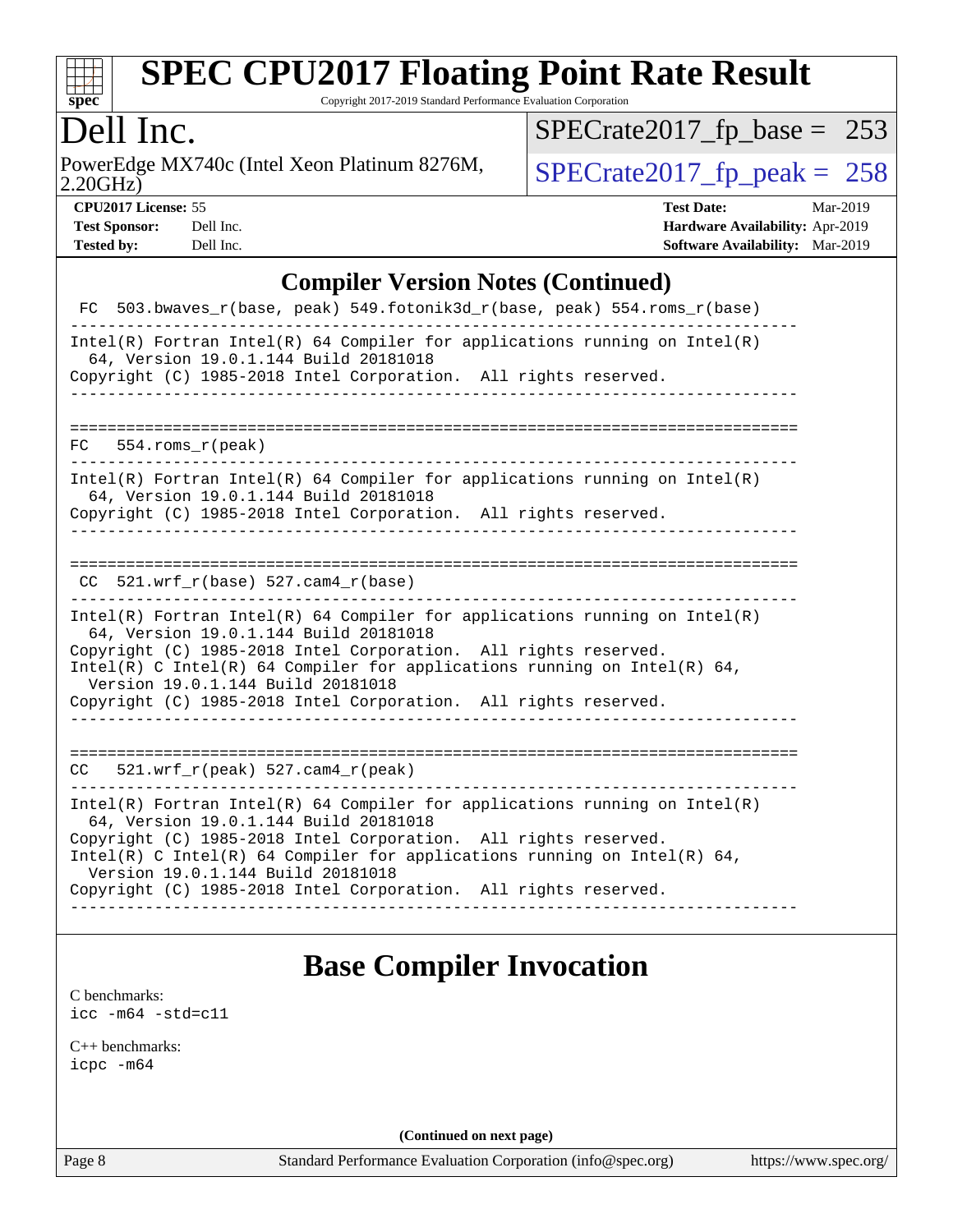

Copyright 2017-2019 Standard Performance Evaluation Corporation

## Dell Inc.

2.20GHz) PowerEdge MX740c (Intel Xeon Platinum 8276M,  $\big|$  [SPECrate2017\\_fp\\_peak =](http://www.spec.org/auto/cpu2017/Docs/result-fields.html#SPECrate2017fppeak) 258

[SPECrate2017\\_fp\\_base =](http://www.spec.org/auto/cpu2017/Docs/result-fields.html#SPECrate2017fpbase) 253

**[CPU2017 License:](http://www.spec.org/auto/cpu2017/Docs/result-fields.html#CPU2017License)** 55 **[Test Date:](http://www.spec.org/auto/cpu2017/Docs/result-fields.html#TestDate)** Mar-2019 **[Test Sponsor:](http://www.spec.org/auto/cpu2017/Docs/result-fields.html#TestSponsor)** Dell Inc. **[Hardware Availability:](http://www.spec.org/auto/cpu2017/Docs/result-fields.html#HardwareAvailability)** Apr-2019 **[Tested by:](http://www.spec.org/auto/cpu2017/Docs/result-fields.html#Testedby)** Dell Inc. **[Software Availability:](http://www.spec.org/auto/cpu2017/Docs/result-fields.html#SoftwareAvailability)** Mar-2019

## **[Base Compiler Invocation \(Continued\)](http://www.spec.org/auto/cpu2017/Docs/result-fields.html#BaseCompilerInvocation)**

[Fortran benchmarks](http://www.spec.org/auto/cpu2017/Docs/result-fields.html#Fortranbenchmarks): [ifort -m64](http://www.spec.org/cpu2017/results/res2019q3/cpu2017-20190624-15427.flags.html#user_FCbase_intel_ifort_64bit_24f2bb282fbaeffd6157abe4f878425411749daecae9a33200eee2bee2fe76f3b89351d69a8130dd5949958ce389cf37ff59a95e7a40d588e8d3a57e0c3fd751)

[Benchmarks using both Fortran and C](http://www.spec.org/auto/cpu2017/Docs/result-fields.html#BenchmarksusingbothFortranandC): [ifort -m64](http://www.spec.org/cpu2017/results/res2019q3/cpu2017-20190624-15427.flags.html#user_CC_FCbase_intel_ifort_64bit_24f2bb282fbaeffd6157abe4f878425411749daecae9a33200eee2bee2fe76f3b89351d69a8130dd5949958ce389cf37ff59a95e7a40d588e8d3a57e0c3fd751) [icc -m64 -std=c11](http://www.spec.org/cpu2017/results/res2019q3/cpu2017-20190624-15427.flags.html#user_CC_FCbase_intel_icc_64bit_c11_33ee0cdaae7deeeab2a9725423ba97205ce30f63b9926c2519791662299b76a0318f32ddfffdc46587804de3178b4f9328c46fa7c2b0cd779d7a61945c91cd35)

[Benchmarks using both C and C++](http://www.spec.org/auto/cpu2017/Docs/result-fields.html#BenchmarksusingbothCandCXX): [icpc -m64](http://www.spec.org/cpu2017/results/res2019q3/cpu2017-20190624-15427.flags.html#user_CC_CXXbase_intel_icpc_64bit_4ecb2543ae3f1412ef961e0650ca070fec7b7afdcd6ed48761b84423119d1bf6bdf5cad15b44d48e7256388bc77273b966e5eb805aefd121eb22e9299b2ec9d9) [icc -m64 -std=c11](http://www.spec.org/cpu2017/results/res2019q3/cpu2017-20190624-15427.flags.html#user_CC_CXXbase_intel_icc_64bit_c11_33ee0cdaae7deeeab2a9725423ba97205ce30f63b9926c2519791662299b76a0318f32ddfffdc46587804de3178b4f9328c46fa7c2b0cd779d7a61945c91cd35)

[Benchmarks using Fortran, C, and C++:](http://www.spec.org/auto/cpu2017/Docs/result-fields.html#BenchmarksusingFortranCandCXX) [icpc -m64](http://www.spec.org/cpu2017/results/res2019q3/cpu2017-20190624-15427.flags.html#user_CC_CXX_FCbase_intel_icpc_64bit_4ecb2543ae3f1412ef961e0650ca070fec7b7afdcd6ed48761b84423119d1bf6bdf5cad15b44d48e7256388bc77273b966e5eb805aefd121eb22e9299b2ec9d9) [icc -m64 -std=c11](http://www.spec.org/cpu2017/results/res2019q3/cpu2017-20190624-15427.flags.html#user_CC_CXX_FCbase_intel_icc_64bit_c11_33ee0cdaae7deeeab2a9725423ba97205ce30f63b9926c2519791662299b76a0318f32ddfffdc46587804de3178b4f9328c46fa7c2b0cd779d7a61945c91cd35) [ifort -m64](http://www.spec.org/cpu2017/results/res2019q3/cpu2017-20190624-15427.flags.html#user_CC_CXX_FCbase_intel_ifort_64bit_24f2bb282fbaeffd6157abe4f878425411749daecae9a33200eee2bee2fe76f3b89351d69a8130dd5949958ce389cf37ff59a95e7a40d588e8d3a57e0c3fd751)

### **[Base Portability Flags](http://www.spec.org/auto/cpu2017/Docs/result-fields.html#BasePortabilityFlags)**

 503.bwaves\_r: [-DSPEC\\_LP64](http://www.spec.org/cpu2017/results/res2019q3/cpu2017-20190624-15427.flags.html#suite_basePORTABILITY503_bwaves_r_DSPEC_LP64) 507.cactuBSSN\_r: [-DSPEC\\_LP64](http://www.spec.org/cpu2017/results/res2019q3/cpu2017-20190624-15427.flags.html#suite_basePORTABILITY507_cactuBSSN_r_DSPEC_LP64) 508.namd\_r: [-DSPEC\\_LP64](http://www.spec.org/cpu2017/results/res2019q3/cpu2017-20190624-15427.flags.html#suite_basePORTABILITY508_namd_r_DSPEC_LP64) 510.parest\_r: [-DSPEC\\_LP64](http://www.spec.org/cpu2017/results/res2019q3/cpu2017-20190624-15427.flags.html#suite_basePORTABILITY510_parest_r_DSPEC_LP64) 511.povray\_r: [-DSPEC\\_LP64](http://www.spec.org/cpu2017/results/res2019q3/cpu2017-20190624-15427.flags.html#suite_basePORTABILITY511_povray_r_DSPEC_LP64) 519.lbm\_r: [-DSPEC\\_LP64](http://www.spec.org/cpu2017/results/res2019q3/cpu2017-20190624-15427.flags.html#suite_basePORTABILITY519_lbm_r_DSPEC_LP64) 521.wrf\_r: [-DSPEC\\_LP64](http://www.spec.org/cpu2017/results/res2019q3/cpu2017-20190624-15427.flags.html#suite_basePORTABILITY521_wrf_r_DSPEC_LP64) [-DSPEC\\_CASE\\_FLAG](http://www.spec.org/cpu2017/results/res2019q3/cpu2017-20190624-15427.flags.html#b521.wrf_r_baseCPORTABILITY_DSPEC_CASE_FLAG) [-convert big\\_endian](http://www.spec.org/cpu2017/results/res2019q3/cpu2017-20190624-15427.flags.html#user_baseFPORTABILITY521_wrf_r_convert_big_endian_c3194028bc08c63ac5d04de18c48ce6d347e4e562e8892b8bdbdc0214820426deb8554edfa529a3fb25a586e65a3d812c835984020483e7e73212c4d31a38223) 526.blender\_r: [-DSPEC\\_LP64](http://www.spec.org/cpu2017/results/res2019q3/cpu2017-20190624-15427.flags.html#suite_basePORTABILITY526_blender_r_DSPEC_LP64) [-DSPEC\\_LINUX](http://www.spec.org/cpu2017/results/res2019q3/cpu2017-20190624-15427.flags.html#b526.blender_r_baseCPORTABILITY_DSPEC_LINUX) [-funsigned-char](http://www.spec.org/cpu2017/results/res2019q3/cpu2017-20190624-15427.flags.html#user_baseCPORTABILITY526_blender_r_force_uchar_40c60f00ab013830e2dd6774aeded3ff59883ba5a1fc5fc14077f794d777847726e2a5858cbc7672e36e1b067e7e5c1d9a74f7176df07886a243d7cc18edfe67) 527.cam4\_r: [-DSPEC\\_LP64](http://www.spec.org/cpu2017/results/res2019q3/cpu2017-20190624-15427.flags.html#suite_basePORTABILITY527_cam4_r_DSPEC_LP64) [-DSPEC\\_CASE\\_FLAG](http://www.spec.org/cpu2017/results/res2019q3/cpu2017-20190624-15427.flags.html#b527.cam4_r_baseCPORTABILITY_DSPEC_CASE_FLAG) 538.imagick\_r: [-DSPEC\\_LP64](http://www.spec.org/cpu2017/results/res2019q3/cpu2017-20190624-15427.flags.html#suite_basePORTABILITY538_imagick_r_DSPEC_LP64) 544.nab\_r: [-DSPEC\\_LP64](http://www.spec.org/cpu2017/results/res2019q3/cpu2017-20190624-15427.flags.html#suite_basePORTABILITY544_nab_r_DSPEC_LP64) 549.fotonik3d\_r: [-DSPEC\\_LP64](http://www.spec.org/cpu2017/results/res2019q3/cpu2017-20190624-15427.flags.html#suite_basePORTABILITY549_fotonik3d_r_DSPEC_LP64) 554.roms\_r: [-DSPEC\\_LP64](http://www.spec.org/cpu2017/results/res2019q3/cpu2017-20190624-15427.flags.html#suite_basePORTABILITY554_roms_r_DSPEC_LP64)

### **[Base Optimization Flags](http://www.spec.org/auto/cpu2017/Docs/result-fields.html#BaseOptimizationFlags)**

[C benchmarks](http://www.spec.org/auto/cpu2017/Docs/result-fields.html#Cbenchmarks): [-xCORE-AVX2](http://www.spec.org/cpu2017/results/res2019q3/cpu2017-20190624-15427.flags.html#user_CCbase_f-xCORE-AVX2) [-ipo](http://www.spec.org/cpu2017/results/res2019q3/cpu2017-20190624-15427.flags.html#user_CCbase_f-ipo) [-O3](http://www.spec.org/cpu2017/results/res2019q3/cpu2017-20190624-15427.flags.html#user_CCbase_f-O3) [-no-prec-div](http://www.spec.org/cpu2017/results/res2019q3/cpu2017-20190624-15427.flags.html#user_CCbase_f-no-prec-div) [-qopt-prefetch](http://www.spec.org/cpu2017/results/res2019q3/cpu2017-20190624-15427.flags.html#user_CCbase_f-qopt-prefetch) [-ffinite-math-only](http://www.spec.org/cpu2017/results/res2019q3/cpu2017-20190624-15427.flags.html#user_CCbase_f_finite_math_only_cb91587bd2077682c4b38af759c288ed7c732db004271a9512da14a4f8007909a5f1427ecbf1a0fb78ff2a814402c6114ac565ca162485bbcae155b5e4258871) [-qopt-mem-layout-trans=4](http://www.spec.org/cpu2017/results/res2019q3/cpu2017-20190624-15427.flags.html#user_CCbase_f-qopt-mem-layout-trans_fa39e755916c150a61361b7846f310bcdf6f04e385ef281cadf3647acec3f0ae266d1a1d22d972a7087a248fd4e6ca390a3634700869573d231a252c784941a8) [C++ benchmarks:](http://www.spec.org/auto/cpu2017/Docs/result-fields.html#CXXbenchmarks) [-xCORE-AVX2](http://www.spec.org/cpu2017/results/res2019q3/cpu2017-20190624-15427.flags.html#user_CXXbase_f-xCORE-AVX2) [-ipo](http://www.spec.org/cpu2017/results/res2019q3/cpu2017-20190624-15427.flags.html#user_CXXbase_f-ipo) [-O3](http://www.spec.org/cpu2017/results/res2019q3/cpu2017-20190624-15427.flags.html#user_CXXbase_f-O3) [-no-prec-div](http://www.spec.org/cpu2017/results/res2019q3/cpu2017-20190624-15427.flags.html#user_CXXbase_f-no-prec-div) [-qopt-prefetch](http://www.spec.org/cpu2017/results/res2019q3/cpu2017-20190624-15427.flags.html#user_CXXbase_f-qopt-prefetch) [-ffinite-math-only](http://www.spec.org/cpu2017/results/res2019q3/cpu2017-20190624-15427.flags.html#user_CXXbase_f_finite_math_only_cb91587bd2077682c4b38af759c288ed7c732db004271a9512da14a4f8007909a5f1427ecbf1a0fb78ff2a814402c6114ac565ca162485bbcae155b5e4258871) [-qopt-mem-layout-trans=4](http://www.spec.org/cpu2017/results/res2019q3/cpu2017-20190624-15427.flags.html#user_CXXbase_f-qopt-mem-layout-trans_fa39e755916c150a61361b7846f310bcdf6f04e385ef281cadf3647acec3f0ae266d1a1d22d972a7087a248fd4e6ca390a3634700869573d231a252c784941a8) [Fortran benchmarks](http://www.spec.org/auto/cpu2017/Docs/result-fields.html#Fortranbenchmarks): [-xCORE-AVX2](http://www.spec.org/cpu2017/results/res2019q3/cpu2017-20190624-15427.flags.html#user_FCbase_f-xCORE-AVX2) [-ipo](http://www.spec.org/cpu2017/results/res2019q3/cpu2017-20190624-15427.flags.html#user_FCbase_f-ipo) [-O3](http://www.spec.org/cpu2017/results/res2019q3/cpu2017-20190624-15427.flags.html#user_FCbase_f-O3) [-no-prec-div](http://www.spec.org/cpu2017/results/res2019q3/cpu2017-20190624-15427.flags.html#user_FCbase_f-no-prec-div) [-qopt-prefetch](http://www.spec.org/cpu2017/results/res2019q3/cpu2017-20190624-15427.flags.html#user_FCbase_f-qopt-prefetch) [-ffinite-math-only](http://www.spec.org/cpu2017/results/res2019q3/cpu2017-20190624-15427.flags.html#user_FCbase_f_finite_math_only_cb91587bd2077682c4b38af759c288ed7c732db004271a9512da14a4f8007909a5f1427ecbf1a0fb78ff2a814402c6114ac565ca162485bbcae155b5e4258871) [-qopt-mem-layout-trans=4](http://www.spec.org/cpu2017/results/res2019q3/cpu2017-20190624-15427.flags.html#user_FCbase_f-qopt-mem-layout-trans_fa39e755916c150a61361b7846f310bcdf6f04e385ef281cadf3647acec3f0ae266d1a1d22d972a7087a248fd4e6ca390a3634700869573d231a252c784941a8) [-auto](http://www.spec.org/cpu2017/results/res2019q3/cpu2017-20190624-15427.flags.html#user_FCbase_f-auto) [-nostandard-realloc-lhs](http://www.spec.org/cpu2017/results/res2019q3/cpu2017-20190624-15427.flags.html#user_FCbase_f_2003_std_realloc_82b4557e90729c0f113870c07e44d33d6f5a304b4f63d4c15d2d0f1fab99f5daaed73bdb9275d9ae411527f28b936061aa8b9c8f2d63842963b95c9dd6426b8a) [-align array32byte](http://www.spec.org/cpu2017/results/res2019q3/cpu2017-20190624-15427.flags.html#user_FCbase_align_array32byte_b982fe038af199962ba9a80c053b8342c548c85b40b8e86eb3cc33dee0d7986a4af373ac2d51c3f7cf710a18d62fdce2948f201cd044323541f22fc0fffc51b6)

**(Continued on next page)**

| Page 9 | Standard Performance Evaluation Corporation (info@spec.org) | https://www.spec.org/ |
|--------|-------------------------------------------------------------|-----------------------|
|        |                                                             |                       |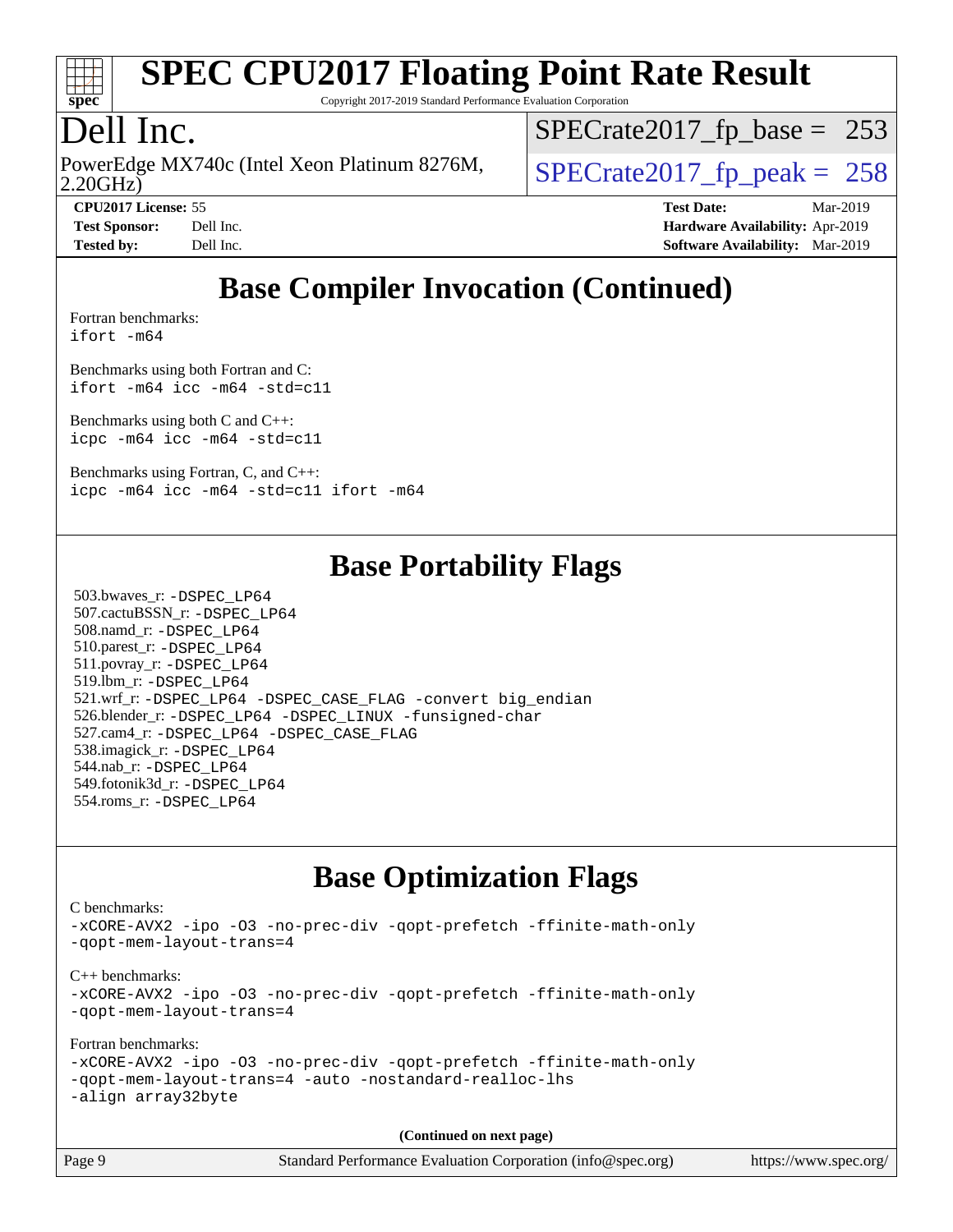

Copyright 2017-2019 Standard Performance Evaluation Corporation

## Dell Inc.

2.20GHz) PowerEdge MX740c (Intel Xeon Platinum 8276M,  $\big|$  [SPECrate2017\\_fp\\_peak =](http://www.spec.org/auto/cpu2017/Docs/result-fields.html#SPECrate2017fppeak) 258

[SPECrate2017\\_fp\\_base =](http://www.spec.org/auto/cpu2017/Docs/result-fields.html#SPECrate2017fpbase) 253

**[CPU2017 License:](http://www.spec.org/auto/cpu2017/Docs/result-fields.html#CPU2017License)** 55 **[Test Date:](http://www.spec.org/auto/cpu2017/Docs/result-fields.html#TestDate)** Mar-2019 **[Test Sponsor:](http://www.spec.org/auto/cpu2017/Docs/result-fields.html#TestSponsor)** Dell Inc. **[Hardware Availability:](http://www.spec.org/auto/cpu2017/Docs/result-fields.html#HardwareAvailability)** Apr-2019 **[Tested by:](http://www.spec.org/auto/cpu2017/Docs/result-fields.html#Testedby)** Dell Inc. **[Software Availability:](http://www.spec.org/auto/cpu2017/Docs/result-fields.html#SoftwareAvailability)** Mar-2019

## **[Base Optimization Flags \(Continued\)](http://www.spec.org/auto/cpu2017/Docs/result-fields.html#BaseOptimizationFlags)**

[Benchmarks using both Fortran and C](http://www.spec.org/auto/cpu2017/Docs/result-fields.html#BenchmarksusingbothFortranandC):

[-xCORE-AVX2](http://www.spec.org/cpu2017/results/res2019q3/cpu2017-20190624-15427.flags.html#user_CC_FCbase_f-xCORE-AVX2) [-ipo](http://www.spec.org/cpu2017/results/res2019q3/cpu2017-20190624-15427.flags.html#user_CC_FCbase_f-ipo) [-O3](http://www.spec.org/cpu2017/results/res2019q3/cpu2017-20190624-15427.flags.html#user_CC_FCbase_f-O3) [-no-prec-div](http://www.spec.org/cpu2017/results/res2019q3/cpu2017-20190624-15427.flags.html#user_CC_FCbase_f-no-prec-div) [-qopt-prefetch](http://www.spec.org/cpu2017/results/res2019q3/cpu2017-20190624-15427.flags.html#user_CC_FCbase_f-qopt-prefetch) [-ffinite-math-only](http://www.spec.org/cpu2017/results/res2019q3/cpu2017-20190624-15427.flags.html#user_CC_FCbase_f_finite_math_only_cb91587bd2077682c4b38af759c288ed7c732db004271a9512da14a4f8007909a5f1427ecbf1a0fb78ff2a814402c6114ac565ca162485bbcae155b5e4258871) [-qopt-mem-layout-trans=4](http://www.spec.org/cpu2017/results/res2019q3/cpu2017-20190624-15427.flags.html#user_CC_FCbase_f-qopt-mem-layout-trans_fa39e755916c150a61361b7846f310bcdf6f04e385ef281cadf3647acec3f0ae266d1a1d22d972a7087a248fd4e6ca390a3634700869573d231a252c784941a8) [-auto](http://www.spec.org/cpu2017/results/res2019q3/cpu2017-20190624-15427.flags.html#user_CC_FCbase_f-auto) [-nostandard-realloc-lhs](http://www.spec.org/cpu2017/results/res2019q3/cpu2017-20190624-15427.flags.html#user_CC_FCbase_f_2003_std_realloc_82b4557e90729c0f113870c07e44d33d6f5a304b4f63d4c15d2d0f1fab99f5daaed73bdb9275d9ae411527f28b936061aa8b9c8f2d63842963b95c9dd6426b8a) [-align array32byte](http://www.spec.org/cpu2017/results/res2019q3/cpu2017-20190624-15427.flags.html#user_CC_FCbase_align_array32byte_b982fe038af199962ba9a80c053b8342c548c85b40b8e86eb3cc33dee0d7986a4af373ac2d51c3f7cf710a18d62fdce2948f201cd044323541f22fc0fffc51b6)

[Benchmarks using both C and C++](http://www.spec.org/auto/cpu2017/Docs/result-fields.html#BenchmarksusingbothCandCXX): [-xCORE-AVX2](http://www.spec.org/cpu2017/results/res2019q3/cpu2017-20190624-15427.flags.html#user_CC_CXXbase_f-xCORE-AVX2) [-ipo](http://www.spec.org/cpu2017/results/res2019q3/cpu2017-20190624-15427.flags.html#user_CC_CXXbase_f-ipo) [-O3](http://www.spec.org/cpu2017/results/res2019q3/cpu2017-20190624-15427.flags.html#user_CC_CXXbase_f-O3) [-no-prec-div](http://www.spec.org/cpu2017/results/res2019q3/cpu2017-20190624-15427.flags.html#user_CC_CXXbase_f-no-prec-div) [-qopt-prefetch](http://www.spec.org/cpu2017/results/res2019q3/cpu2017-20190624-15427.flags.html#user_CC_CXXbase_f-qopt-prefetch) [-ffinite-math-only](http://www.spec.org/cpu2017/results/res2019q3/cpu2017-20190624-15427.flags.html#user_CC_CXXbase_f_finite_math_only_cb91587bd2077682c4b38af759c288ed7c732db004271a9512da14a4f8007909a5f1427ecbf1a0fb78ff2a814402c6114ac565ca162485bbcae155b5e4258871) [-qopt-mem-layout-trans=4](http://www.spec.org/cpu2017/results/res2019q3/cpu2017-20190624-15427.flags.html#user_CC_CXXbase_f-qopt-mem-layout-trans_fa39e755916c150a61361b7846f310bcdf6f04e385ef281cadf3647acec3f0ae266d1a1d22d972a7087a248fd4e6ca390a3634700869573d231a252c784941a8)

[Benchmarks using Fortran, C, and C++:](http://www.spec.org/auto/cpu2017/Docs/result-fields.html#BenchmarksusingFortranCandCXX) [-xCORE-AVX2](http://www.spec.org/cpu2017/results/res2019q3/cpu2017-20190624-15427.flags.html#user_CC_CXX_FCbase_f-xCORE-AVX2) [-ipo](http://www.spec.org/cpu2017/results/res2019q3/cpu2017-20190624-15427.flags.html#user_CC_CXX_FCbase_f-ipo) [-O3](http://www.spec.org/cpu2017/results/res2019q3/cpu2017-20190624-15427.flags.html#user_CC_CXX_FCbase_f-O3) [-no-prec-div](http://www.spec.org/cpu2017/results/res2019q3/cpu2017-20190624-15427.flags.html#user_CC_CXX_FCbase_f-no-prec-div) [-qopt-prefetch](http://www.spec.org/cpu2017/results/res2019q3/cpu2017-20190624-15427.flags.html#user_CC_CXX_FCbase_f-qopt-prefetch) [-ffinite-math-only](http://www.spec.org/cpu2017/results/res2019q3/cpu2017-20190624-15427.flags.html#user_CC_CXX_FCbase_f_finite_math_only_cb91587bd2077682c4b38af759c288ed7c732db004271a9512da14a4f8007909a5f1427ecbf1a0fb78ff2a814402c6114ac565ca162485bbcae155b5e4258871) [-qopt-mem-layout-trans=4](http://www.spec.org/cpu2017/results/res2019q3/cpu2017-20190624-15427.flags.html#user_CC_CXX_FCbase_f-qopt-mem-layout-trans_fa39e755916c150a61361b7846f310bcdf6f04e385ef281cadf3647acec3f0ae266d1a1d22d972a7087a248fd4e6ca390a3634700869573d231a252c784941a8) [-auto](http://www.spec.org/cpu2017/results/res2019q3/cpu2017-20190624-15427.flags.html#user_CC_CXX_FCbase_f-auto) [-nostandard-realloc-lhs](http://www.spec.org/cpu2017/results/res2019q3/cpu2017-20190624-15427.flags.html#user_CC_CXX_FCbase_f_2003_std_realloc_82b4557e90729c0f113870c07e44d33d6f5a304b4f63d4c15d2d0f1fab99f5daaed73bdb9275d9ae411527f28b936061aa8b9c8f2d63842963b95c9dd6426b8a) [-align array32byte](http://www.spec.org/cpu2017/results/res2019q3/cpu2017-20190624-15427.flags.html#user_CC_CXX_FCbase_align_array32byte_b982fe038af199962ba9a80c053b8342c548c85b40b8e86eb3cc33dee0d7986a4af373ac2d51c3f7cf710a18d62fdce2948f201cd044323541f22fc0fffc51b6)

## **[Peak Compiler Invocation](http://www.spec.org/auto/cpu2017/Docs/result-fields.html#PeakCompilerInvocation)**

[C benchmarks](http://www.spec.org/auto/cpu2017/Docs/result-fields.html#Cbenchmarks): [icc -m64 -std=c11](http://www.spec.org/cpu2017/results/res2019q3/cpu2017-20190624-15427.flags.html#user_CCpeak_intel_icc_64bit_c11_33ee0cdaae7deeeab2a9725423ba97205ce30f63b9926c2519791662299b76a0318f32ddfffdc46587804de3178b4f9328c46fa7c2b0cd779d7a61945c91cd35)

[C++ benchmarks:](http://www.spec.org/auto/cpu2017/Docs/result-fields.html#CXXbenchmarks) [icpc -m64](http://www.spec.org/cpu2017/results/res2019q3/cpu2017-20190624-15427.flags.html#user_CXXpeak_intel_icpc_64bit_4ecb2543ae3f1412ef961e0650ca070fec7b7afdcd6ed48761b84423119d1bf6bdf5cad15b44d48e7256388bc77273b966e5eb805aefd121eb22e9299b2ec9d9)

[Fortran benchmarks](http://www.spec.org/auto/cpu2017/Docs/result-fields.html#Fortranbenchmarks): [ifort -m64](http://www.spec.org/cpu2017/results/res2019q3/cpu2017-20190624-15427.flags.html#user_FCpeak_intel_ifort_64bit_24f2bb282fbaeffd6157abe4f878425411749daecae9a33200eee2bee2fe76f3b89351d69a8130dd5949958ce389cf37ff59a95e7a40d588e8d3a57e0c3fd751)

[Benchmarks using both Fortran and C](http://www.spec.org/auto/cpu2017/Docs/result-fields.html#BenchmarksusingbothFortranandC): [ifort -m64](http://www.spec.org/cpu2017/results/res2019q3/cpu2017-20190624-15427.flags.html#user_CC_FCpeak_intel_ifort_64bit_24f2bb282fbaeffd6157abe4f878425411749daecae9a33200eee2bee2fe76f3b89351d69a8130dd5949958ce389cf37ff59a95e7a40d588e8d3a57e0c3fd751) [icc -m64 -std=c11](http://www.spec.org/cpu2017/results/res2019q3/cpu2017-20190624-15427.flags.html#user_CC_FCpeak_intel_icc_64bit_c11_33ee0cdaae7deeeab2a9725423ba97205ce30f63b9926c2519791662299b76a0318f32ddfffdc46587804de3178b4f9328c46fa7c2b0cd779d7a61945c91cd35)

[Benchmarks using both C and C++](http://www.spec.org/auto/cpu2017/Docs/result-fields.html#BenchmarksusingbothCandCXX): [icpc -m64](http://www.spec.org/cpu2017/results/res2019q3/cpu2017-20190624-15427.flags.html#user_CC_CXXpeak_intel_icpc_64bit_4ecb2543ae3f1412ef961e0650ca070fec7b7afdcd6ed48761b84423119d1bf6bdf5cad15b44d48e7256388bc77273b966e5eb805aefd121eb22e9299b2ec9d9) [icc -m64 -std=c11](http://www.spec.org/cpu2017/results/res2019q3/cpu2017-20190624-15427.flags.html#user_CC_CXXpeak_intel_icc_64bit_c11_33ee0cdaae7deeeab2a9725423ba97205ce30f63b9926c2519791662299b76a0318f32ddfffdc46587804de3178b4f9328c46fa7c2b0cd779d7a61945c91cd35)

[Benchmarks using Fortran, C, and C++:](http://www.spec.org/auto/cpu2017/Docs/result-fields.html#BenchmarksusingFortranCandCXX) [icpc -m64](http://www.spec.org/cpu2017/results/res2019q3/cpu2017-20190624-15427.flags.html#user_CC_CXX_FCpeak_intel_icpc_64bit_4ecb2543ae3f1412ef961e0650ca070fec7b7afdcd6ed48761b84423119d1bf6bdf5cad15b44d48e7256388bc77273b966e5eb805aefd121eb22e9299b2ec9d9) [icc -m64 -std=c11](http://www.spec.org/cpu2017/results/res2019q3/cpu2017-20190624-15427.flags.html#user_CC_CXX_FCpeak_intel_icc_64bit_c11_33ee0cdaae7deeeab2a9725423ba97205ce30f63b9926c2519791662299b76a0318f32ddfffdc46587804de3178b4f9328c46fa7c2b0cd779d7a61945c91cd35) [ifort -m64](http://www.spec.org/cpu2017/results/res2019q3/cpu2017-20190624-15427.flags.html#user_CC_CXX_FCpeak_intel_ifort_64bit_24f2bb282fbaeffd6157abe4f878425411749daecae9a33200eee2bee2fe76f3b89351d69a8130dd5949958ce389cf37ff59a95e7a40d588e8d3a57e0c3fd751)

## **[Peak Portability Flags](http://www.spec.org/auto/cpu2017/Docs/result-fields.html#PeakPortabilityFlags)**

Same as Base Portability Flags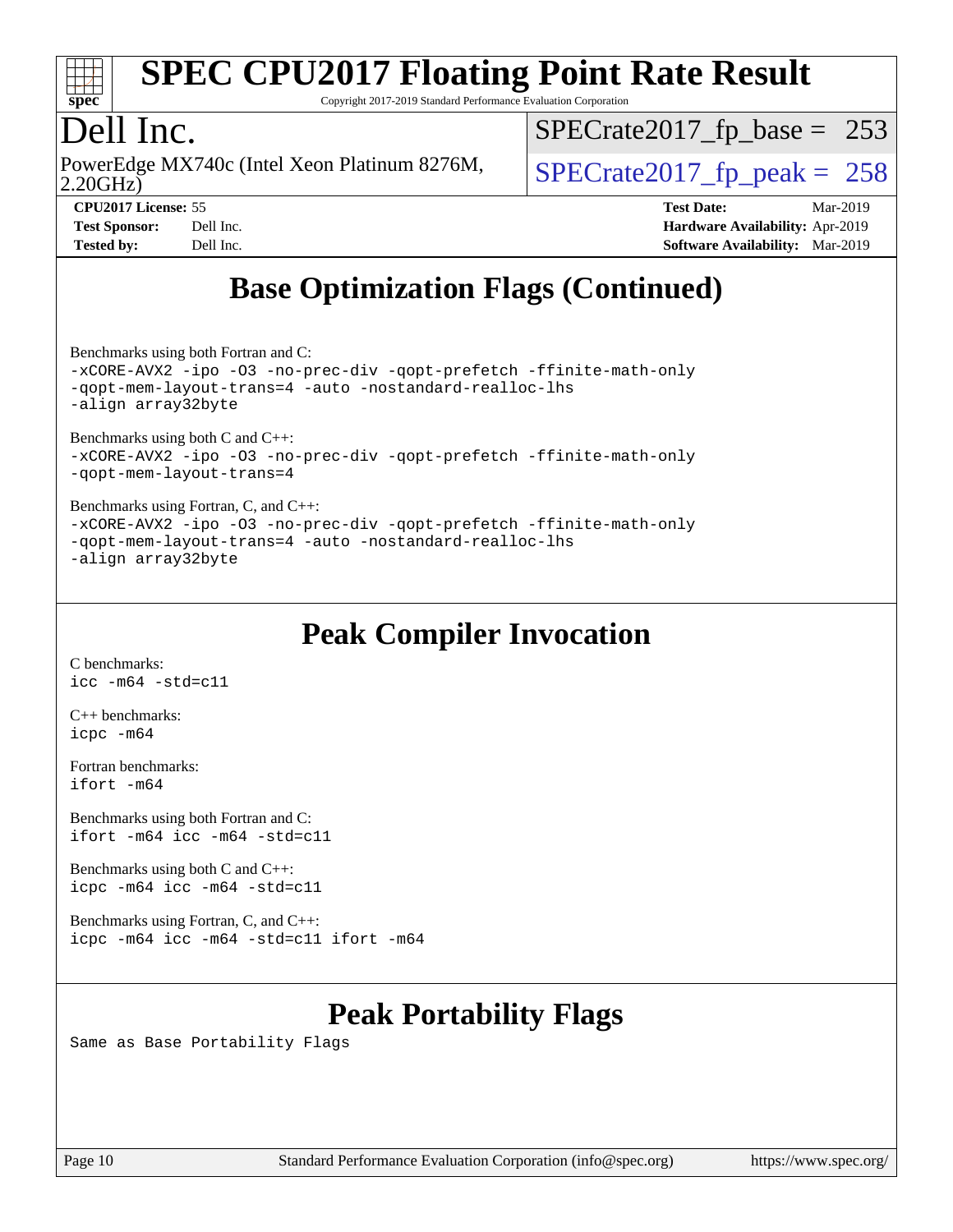

Copyright 2017-2019 Standard Performance Evaluation Corporation

## Dell Inc.

2.20GHz) PowerEdge MX740c (Intel Xeon Platinum 8276M,  $\vert$  [SPECrate2017\\_fp\\_peak =](http://www.spec.org/auto/cpu2017/Docs/result-fields.html#SPECrate2017fppeak) 258

[SPECrate2017\\_fp\\_base =](http://www.spec.org/auto/cpu2017/Docs/result-fields.html#SPECrate2017fpbase) 253

**[CPU2017 License:](http://www.spec.org/auto/cpu2017/Docs/result-fields.html#CPU2017License)** 55 **[Test Date:](http://www.spec.org/auto/cpu2017/Docs/result-fields.html#TestDate)** Mar-2019 **[Test Sponsor:](http://www.spec.org/auto/cpu2017/Docs/result-fields.html#TestSponsor)** Dell Inc. **[Hardware Availability:](http://www.spec.org/auto/cpu2017/Docs/result-fields.html#HardwareAvailability)** Apr-2019 **[Tested by:](http://www.spec.org/auto/cpu2017/Docs/result-fields.html#Testedby)** Dell Inc. **[Software Availability:](http://www.spec.org/auto/cpu2017/Docs/result-fields.html#SoftwareAvailability)** Mar-2019

## **[Peak Optimization Flags](http://www.spec.org/auto/cpu2017/Docs/result-fields.html#PeakOptimizationFlags)**

```
C benchmarks: 
 519.lbm_r: -prof-gen(pass 1) -prof-use(pass 2) -ipo -xCORE-AVX2 -O3
-no-prec-div -qopt-prefetch -ffinite-math-only
-qopt-mem-layout-trans=4
 538.imagick_r: -xCORE-AVX2 -ipo -O3 -no-prec-div -qopt-prefetch
-ffinite-math-only -qopt-mem-layout-trans=4
 544.nab_r: Same as 538.imagick_r
C++ benchmarks: 
 508.namd_r: -prof-gen(pass 1) -prof-use(pass 2) -ipo -xCORE-AVX2 -O3
-no-prec-div -qopt-prefetch -ffinite-math-only
-qopt-mem-layout-trans=4
 510.parest_r: -xCORE-AVX2 -ipo -O3 -no-prec-div -qopt-prefetch
-ffinite-math-only -qopt-mem-layout-trans=4
Fortran benchmarks: 
 503.bwaves_r: -xCORE-AVX2 -ipo -O3 -no-prec-div -qopt-prefetch
-ffinite-math-only -qopt-mem-layout-trans=4 -auto
-nostandard-realloc-lhs -align array32byte
 549.fotonik3d_r: Same as 503.bwaves_r
 554.roms_r: -prof-gen(pass 1) -prof-use(pass 2) -ipo -xCORE-AVX2 -O3
-no-prec-div -qopt-prefetch -ffinite-math-only
-qopt-mem-layout-trans=4 -auto -nostandard-realloc-lhs
-align array32byte
Benchmarks using both Fortran and C: 
-prof-gen(pass 1) -prof-use(pass 2) -ipo -xCORE-AVX2 -O3
-no-prec-div -qopt-prefetch -ffinite-math-only
-qopt-mem-layout-trans=4 -auto -nostandard-realloc-lhs
-align array32byte
Benchmarks using both C and C++: 
 511.povray_r: -prof-gen(pass 1) -prof-use(pass 2) -ipo -xCORE-AVX2 -O3
-no-prec-div -qopt-prefetch -ffinite-math-only
-qopt-mem-layout-trans=4
```
**(Continued on next page)**